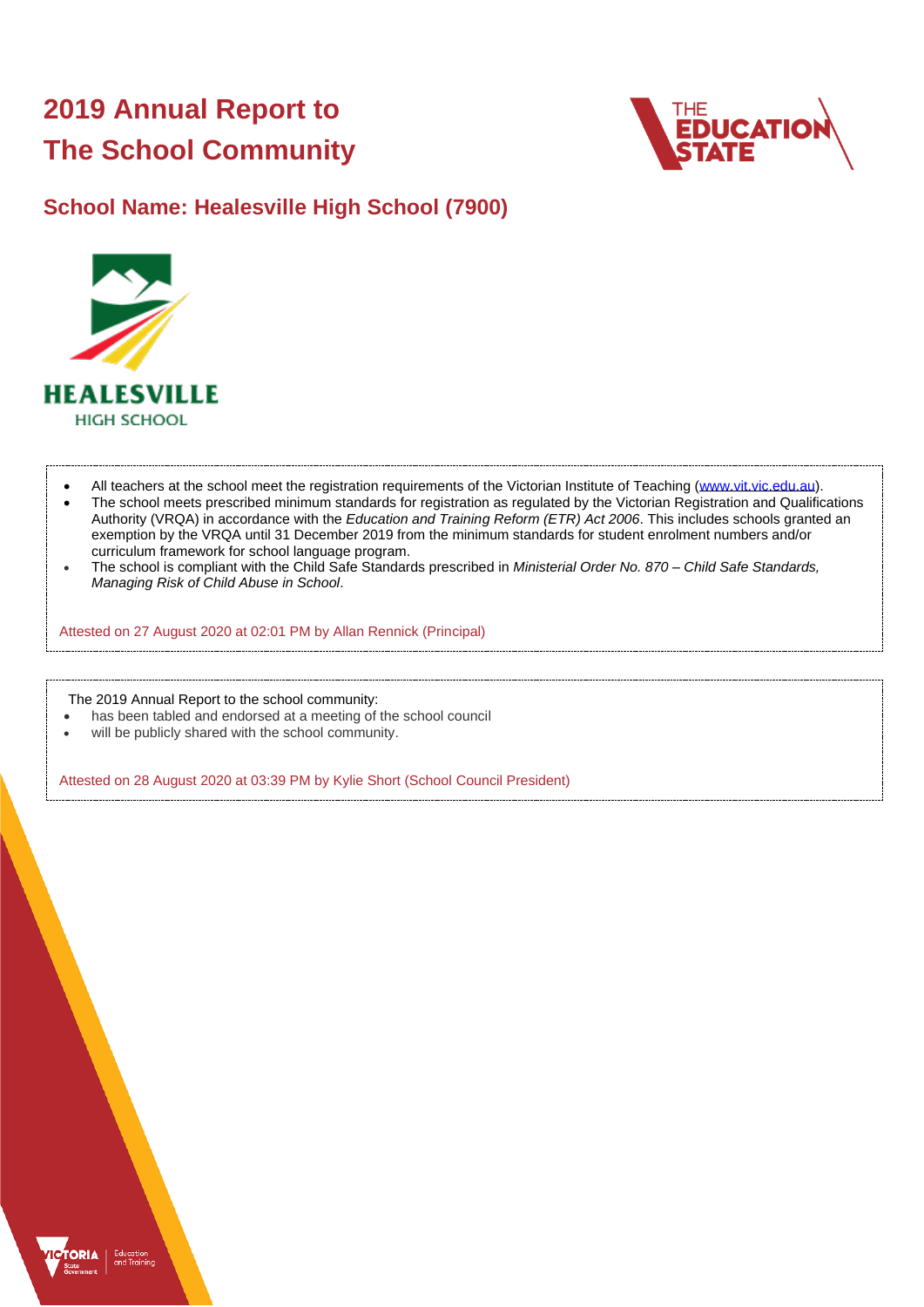# **About Our School**

### **School context**

Healesville High School is a small semi-rural school in the Yarra Valley with a student population of 375.The school's socio-economic profile is in the low range. Our school has a very small proportion of students with English as a second language. Our aim is to provide engaging and effective learning experiences for all students within a caring school community that nurtures individuals and motivates them to reach their full academic and personal potential. The school's values of respect, responsibility, relationships and teamwork are fundamental to our core principles. A balanced and innovative program is offered to all students, with an overarching emphasis on academic excellence, beginning with a supportive program in Year 7, leading to a challenging Year 9 program and culminating in a comprehensive senior program.

Student needs are always paramount. The school offers programs to extend and support learning, with advanced classes operating at Years 7 through 9, Year 10 students encouraged to undertake one VCE study and selected students completing two studies, where appropriate. Students can study Japanese, become members of the highly successful instrumental music and band program, participate in a wide range of sports, develop leadership skills through various projects and perform in our annual school musical production.

The school has new and contemporary teaching facilities, structured around learning centres for specific year levels (Years 7 & 8, Years 9 & 10 and Senior School) as well as a new administrative building, library and specialist facilities that include home economics, art and ceramics rooms, a media centre, IT lab, science rooms and a performing arts centre. In addition the school has a purpose built Trade Training Centre offering Vocational Education and Training in Building & Construction and Automotive Mechanical. These new and modern facilities supplement already excellent sporting and other school facilities including indoor heated swimming pool, two stadia, gymnasium and music centre. Our jointly operated sporting and recreation facilities provide access for students both within and outside school hours, further enhancing the close links between the school and the broader community.

Throughout the life of the most recent School Strategic Plan the school focus has been on improving student academic outcomes, student wellbeing and student and parent engagement through a range of initiatives. The overriding priorities have been the development of a culture of excellence in teaching and learning, the creation of a positive climate for learning and the attainment of academic excellence, the provision of educational programs that meet the needs of students and the empowerment of students to have a greater say in their learning.

This school has 45.50 equivalent full time staff: 1 principal class, 1 assistant principal class, 30.50 teachers and 13.00 education support staff.

### **Framework for Improving Student Outcomes (FISO)**

The following three initiatives have been adopted to address the school priorities of 'Excellence in teaching and learning' and 'Positive climate for learning':

- Building practice excellence
- Curriculum planning and assessment and
- Empowering students and building school pride

Key improvement strategies linked to these initiatives are as follows:

1) Build the instructional practice of every teacher by adopting a whole school approach to instructional practice and an agreed instructional model. Evidence indicates the consistent usage of the instructional model throughout the school.

2) Build teacher capacity to identify and teach to each student's point of need. Analysis and usage of data is now routine practice at domain level to inform and ensure accuracy of teacher judgements, support point of entry teaching, goal setting and enhance differentiation of work.

3) Build teacher capacity to implement a school-wide strategy that addresses literacy through the use of the Healesville High School instructional model. Teaching staff incorporated 'Writing to Learn' strategies as a goal within their Performance and Development Plan.

4) Build a guaranteed and viable curriculum to enhance student learning with a focus on the Victorian Curriculum. Significant progress was made toward the completion of school-wide curriculum documentation.

5) Embed a culture of detailed, effective and ongoing curriculum planning. Extensive time and resources were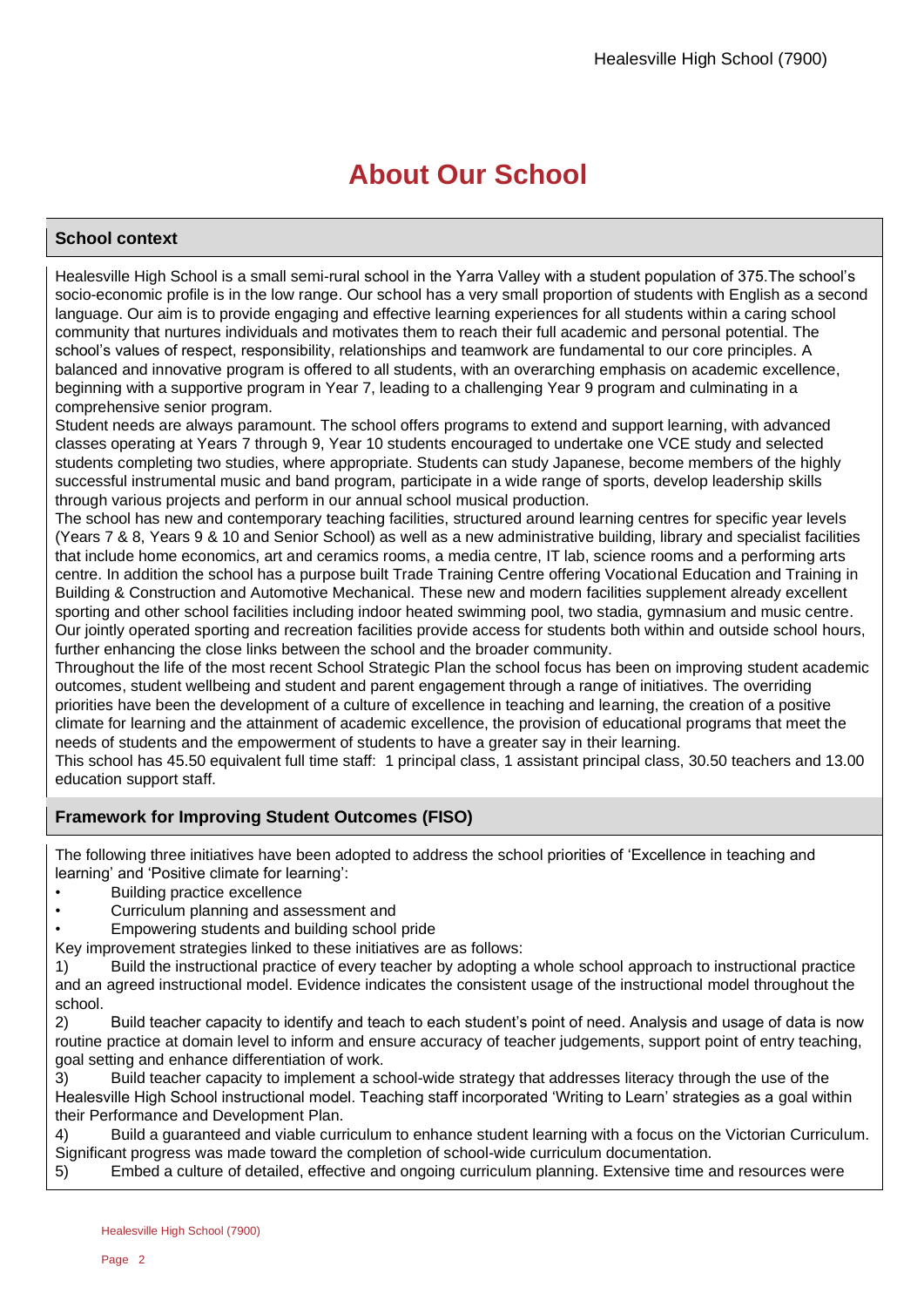allocated to this strategy with measurable effect.

6) Strengthen the partnership between staff, students and parents to share the responsibility for student wellbeing. Effective usage of the Compass management system enabled and encouraged students, staff and parents to communicate in areas including lesson content, academic progress and achievement, attendance and welfare. 7) Develop approaches to empower students, build school pride and enhance the school's standing in the local community. School pride and the reputation of the school have been a prime focus over the life of the existing School Strategic Plan, addressed variously via enhanced student leadership programs, celebration of individual, group and school-wide success and the development of additional mutually beneficial partnerships with local community groups.

Peer observations of classroom performance by and of teachers is now a routine component of school operations and is annually incorporated as a goal within teacher's Performance and Development Plans.

Student management processes for year level leaders and classroom teachers were refined in 2019 after being further clarified and enhanced in 2018, leading to consistency across the school and significantly increased student and teacher confidence in an orderly and effective school environment.

### **Achievement**

The percentage of students in Year 7-10 performing at or above the expected standards in English is within the 60% middle band and marginally below the median for all Victorian government secondary schools. The percentage of students in Year 7-10 performing at or above the expected standards in Mathematics is in the upper portion of the 60% middle band and above the median for all Victorian government secondary schools. The percentage of students in the top three bands of testing for NAPLAN for reading at Year 7 was at the lower end of the middle 60% of Victorian government secondary schools. The percentage of students in the top three bands for numeracy at Year 7 was at the mid-point of the middle 60% of Victorian government secondary schools. The percentage of students in the top three bands for reading at Year 9 was at the lower end of the middle 60% of Victorian government secondary schools. The percentage of students in the top three bands for numeracy at Year 9 was at the mid-point of the middle 60% of Victorian government secondary schools.

NAPLAN learning gain from Year 7-9 indicates that high gain at the expected level was achieved for reading, below the expected level for numeracy, writing and spelling.

NAPLAN learning gain from Year 5-7 indicates that high gain at or close to the expected level was achieved for numeracy and grammar and punctuation, well above the expected level for writing and spelling and below the expected level for reading.

The school uses NAPLAN top and bottom band data to target student extension and support provision and Year 5-7 and Year 7-9 growth data to inform teacher practice. This data is used in conjunction with other school based testing such as Progressive Achievement Testing which was administered consistently in 2019.

All later years students have Career Action Plans which ensure they have access to a full range of educational and vocational options.

Mean VCE study scores were at the upper end of the middle 60% of Victorian Government Secondary Schools and above scores achieved in schools considered as 'similar'.

100% of VCE students successfully completed their studies and 77% of Victorian Certificate of Applied Learning (VCAL) credits were satisfactorily completed in 2018.

### **Engagement**

Improving student engagement, collaboration and motivation to learn was the engagement goal maintained throughout 2019 and building the instructional practice of every teacher by adopting a whole school approach to instructional practice and an agreed instructional model continued to be a key improvement strategy

The instructional model was in consistent usage across the school in 2019. Student and staff survey data in particular highlights and emphasizes the attainment of an orderly school learning environment. A behavior management approach based on concrete evidence was in operation throughout all student year levels and improved student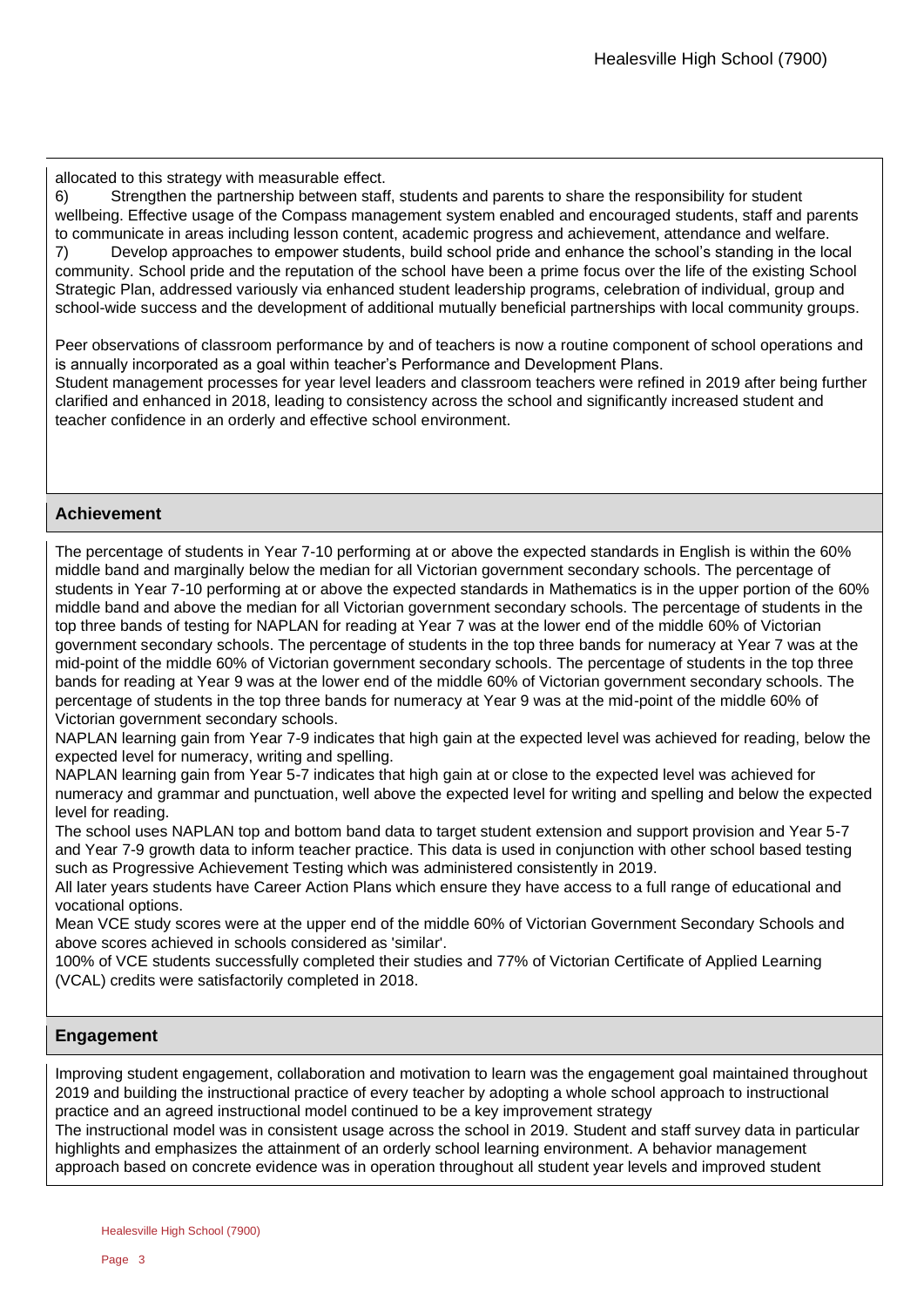responses in the Student Attitudes to School Survey indicate the benefits in consistency of approach. Student response to 'management of bullying' in the Attitudes to School survey reflected the success of this approach. The percentage endorsement ranked above similar schools. Attendance data has again been improved across the school, highlighting improved student engagement in their learning, the value of an education campaign regarding the importance of school attendance, and the improvement in attendance monitoring for both school and parents via the use of the 'Compass' management system.

The school's data relating to average number of student absence days shows the school to be in the bottom 20% for all Victorian government secondary schools (a positive outcome- the lower the percentage the fewer absence days per student) and the 2019 result being further improved following improvement in 2017 and 2018. The four year average (2016-2019) places this school at the lowest end of the middle 60% of government schools (again, a positive outcomethe lower the percentage the fewer absence days per student). This figure is a cause for renewed celebration for we have moved from the top border of the middle 60% to consistently within the bottom 20% within the past three years, indicating far fewer absences per student across the whole school population for 2019 than was the case in 2016. We achieved a school comparison rating of 'Higher' in 2017, 2018 and 2019 indicating this school records fewer absences than expected, compared with schools of similar type, with students of similar background characteristics. The percentage of students who commenced in Year 7 in 2016 and remain at the school in 2019 is at the mid-point of

the middle 60% of Victorian government schools. Throughout 2019 the school pursued the following initiatives to address non-attendance by students:

• Individual Education Plans for students considered 'at risk' of significant absence

• Career Action Plans for Year Nine students

• Further promotion of Compass green chronicle entries (celebrating positive student achievement) and regular celebratory Year Level assemblies

• Promotion to students and parents of the benefits of regular attendance including letters of congratulation sent to all students achieving 100% attendance during any school term

- Student forums encouraging student input into teaching and learning practices
- Continuation of Year Seven Wellbeing Day and the Year Eight Wellbeing Day.

### **Wellbeing**

The wellbeing goal in 2019 was the improvement of students' self-motivation, resilience and their responsibility as learners and leaders. The key improvement strategy of strengthening the partnerships between staff, students and parents to share the responsibility for student wellbeing has been maintained throughout the past three years. Improved communication between students, parents and school was a highlight of 2019 through more effective and timely use of the Compass management system and the use of social media platforms such as the school Facebook page. Immediate and convenient access to lesson plans and resources for both students and parents is the norm and the expectation, a routine emphasis upon the use of Green chronicle entries from staff gives immediate positive feedback to students; and parent engagement with school through interim reporting and attendance monitoring was a highlighted benefit of the adoption of the Compass system.

The use of classroom surveys, completed by students, has enabled increased student input into their learning and this focus will be maintained and enhanced in the future. Student forums and a greatly enhanced student leadership profile has also provided a more direct communication link between students and school leadership.

Data collected from the Student Attitudes to School Survey indicated 'Sense of Connectedness', a measure of a student's feeling of connection with the school, was again improved, and was above schools listed as 'similar' to Healesville High School. 'Management of Bullying' was another measure indicating significant improvement over the most recent period and again, Healesville High School was ranked as above 'similar schools'.

As required, Individual Learning Plans for all Program for Students with Disabilities funded students were completed. Pleasingly positive achievement and progress was identifiable in student data collected via the Student Attitudes to School Survey, via local school surveying mechanisms, in staff reflection and formal staff surveys. The significant improvement in student attendance data points to the efficacy of wellbeing and engagement measures adopted over the past three years.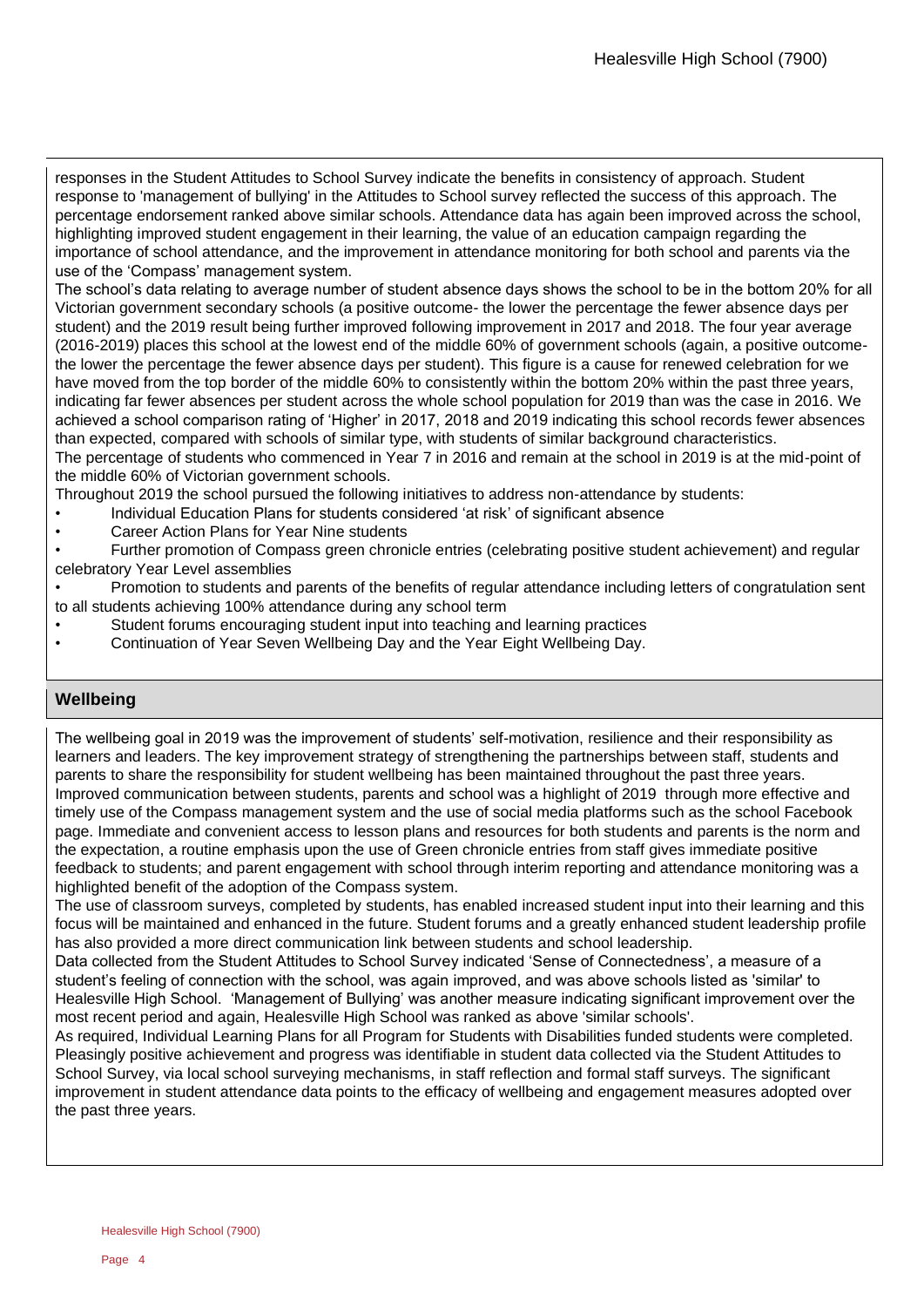### **Financial performance and position**

A comfortable budget surplus in each of credit and cash components of the school's financial operations is a cornerstone of the school's annual financial plans.Comfortable budget surpluses allows scope to meet unforeseen expenditure on an annual basis. The operating surplus of \$565,716 represents 8.2% of total operating revenue, a reduction of 03.% from the previous calendar year. Savings in staff salaries when comparing higher duties allowances to substantive salaries for two Leading Teacher positions and the Assistant Principal position created a significant credit surplus in 2018, which was carried forward into 2019. Plans for 2020 and 2021 are focused upon increased staffing costs to provide smaller class sizes at Years 7 and 8 in each of those years. A carried forward surplus allows these class sizes, significantly smaller than our nearest neighboring schools to become a reality. Cash held on reserve to fund improvements in 2020 to existing capital works, including an additional computer laboratory, replacement of playground equipment, the construction shade sails over areas of the school grounds and an extension to the Trade Training Centre also contributed to the cash surplus.

Additional staffing expenditure in 2019, and continued into 2020 included:

Literacy and numeracy support – employment of additional staff members via the Middle Years Literacy and Numeracy Support initiative

The continuation of an additional leadership position – Learning Specialist (Numeracy).

Substantial expenditure in Professional Learning to further accelerate teacher development

2019 saw significant further development of physical resources and assets, including landscaping, refurbishment and replacement of physical assets which further add to the reputation of Healesville High School as a school with outstanding physical resources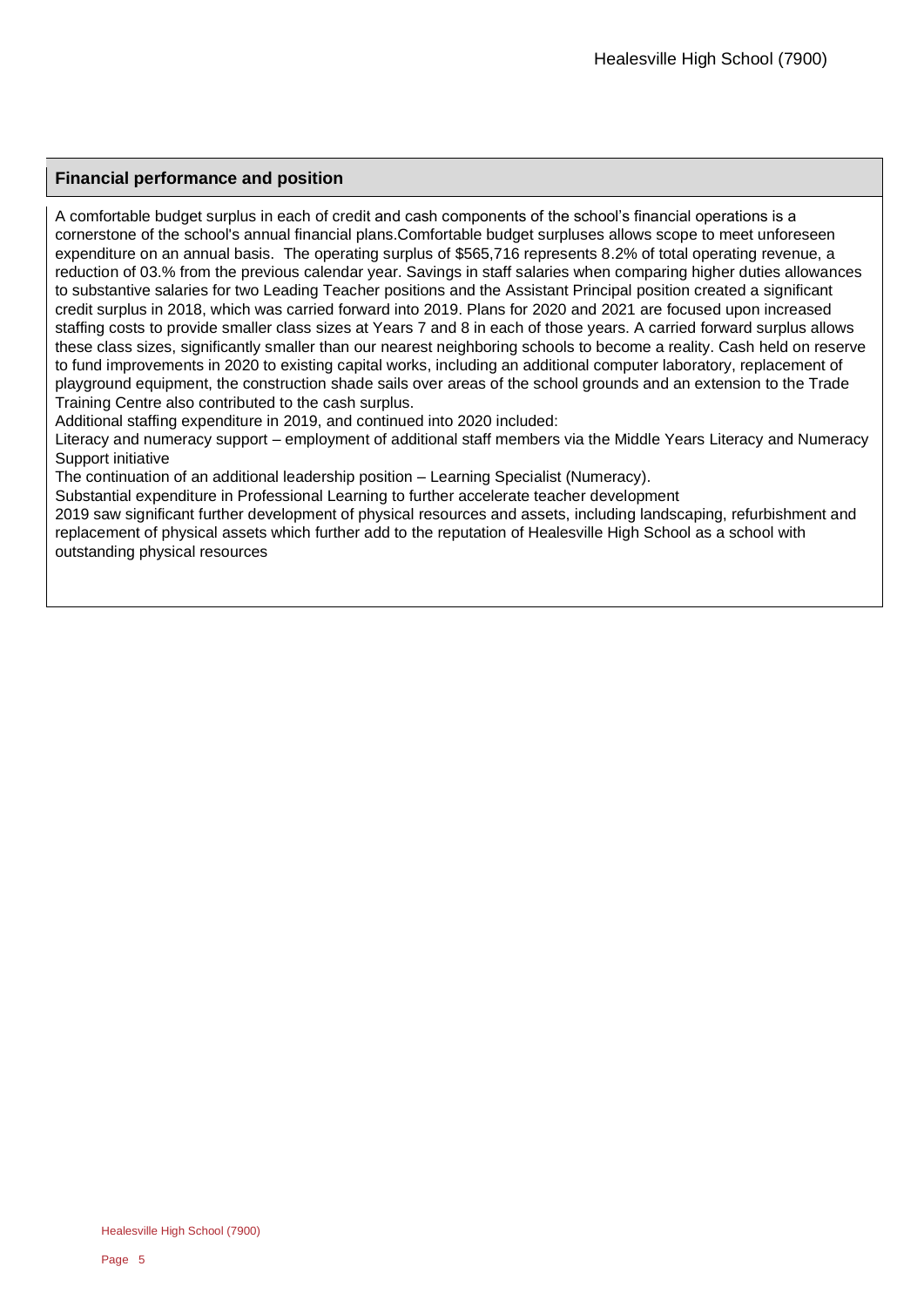

The Government School Performance Summary provides an overview of how this school is contributing to the objectives of the Education State and how it compares to other Victorian Government schools.

All schools work in partnership with their school community to improve outcomes for children and young people. Sharing this information with parents and the wider school community helps to support community engagement in student learning, a key priority of the Framework for Improving Student Outcomes.

Members of the community can contact the school for an accessible version of these data tables if required.

| Range of results for the middle 60% of Victorian Government Secondary Schools:<br>Key:<br>Results for this school: O Median of all Victorian Government Secondary Schools:                                                                                                                                                                                                                    |                               |  |  |  |  |
|-----------------------------------------------------------------------------------------------------------------------------------------------------------------------------------------------------------------------------------------------------------------------------------------------------------------------------------------------------------------------------------------------|-------------------------------|--|--|--|--|
| <b>School Profile</b>                                                                                                                                                                                                                                                                                                                                                                         |                               |  |  |  |  |
| <b>Enrolment Profile</b><br>A total of 371 students were enrolled at this school in 2019, 190 female and 181 male.<br>ND were EAL (English as an Additional Language) students and 7 percent ATSI (Aboriginal and Torres Strait Islander) students.                                                                                                                                           |                               |  |  |  |  |
| <b>Overall Socio-Economic Profile</b><br>Based on the school's Student Family Occupation and<br>Education index which takes into account parents'<br>occupations and education.                                                                                                                                                                                                               | mid<br>high<br>low<br>low-mid |  |  |  |  |
| <b>Parent Satisfaction Summary</b><br>Measures the percent endorsement by parents on their<br>school satisfaction level, as reported in the annual Parent<br>Opinion Survey. The percent endorsement indicates the<br>percent of positive responses (agree or strongly agree).<br>Data is suppressed for schools with three or less respondents<br>to the survey for confidentiality reasons. | 100<br>O                      |  |  |  |  |
| <b>School Staff Survey</b><br>Measures the percent endorsement by staff on School<br>Climate, as reported in the annual School Staff Survey. The<br>percent endorsement indicates the percent of positive<br>responses (agree or strongly agree).<br>Data is suppressed for schools with three or less respondents<br>to the survey for confidentiality reasons.                              | 100<br>0                      |  |  |  |  |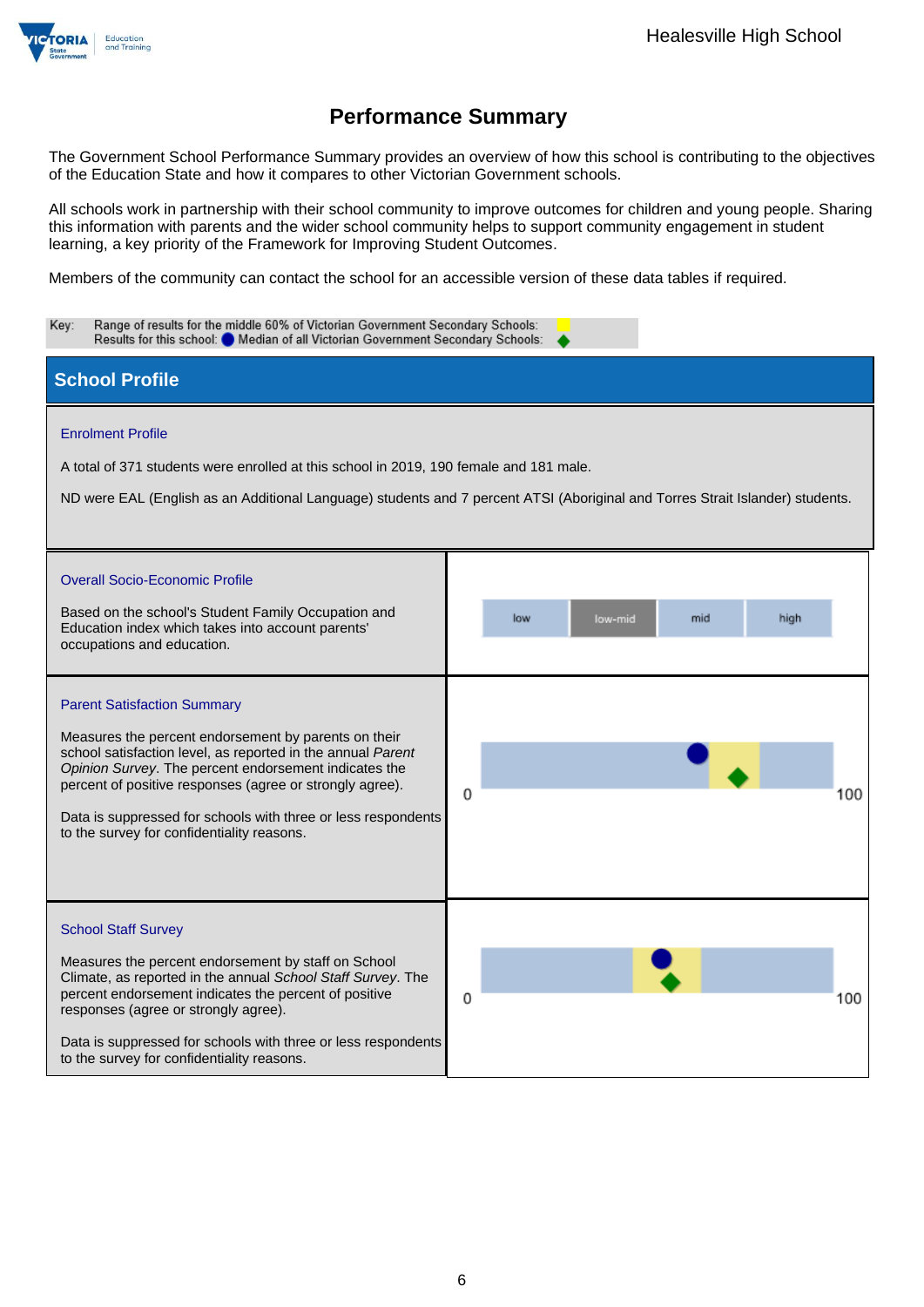

| Key:                                                                                                                                                                                                                                           | Range of results for the middle 60% of Victorian Government Secondary Schools:<br>Results for this school: ● Median of all Victorian Government Secondary Schools: ◆ | Similar School Comparison<br>Key:<br>Above<br>Below<br>Similar |
|------------------------------------------------------------------------------------------------------------------------------------------------------------------------------------------------------------------------------------------------|----------------------------------------------------------------------------------------------------------------------------------------------------------------------|----------------------------------------------------------------|
| Achievement                                                                                                                                                                                                                                    | <b>Student Outcomes</b>                                                                                                                                              | <b>Similar School Comparison</b>                               |
| Teacher Judgement of student<br>achievement<br>Percentage of students in Years 7 to 10<br>working at or above age expected<br>standards in:<br>English<br><b>Mathematics</b><br>For further details refer to How to read the<br>Annual Report. | Results: English<br>Ű<br>Results: Mathematics<br>100<br>Ű                                                                                                            | Similar<br>Above                                               |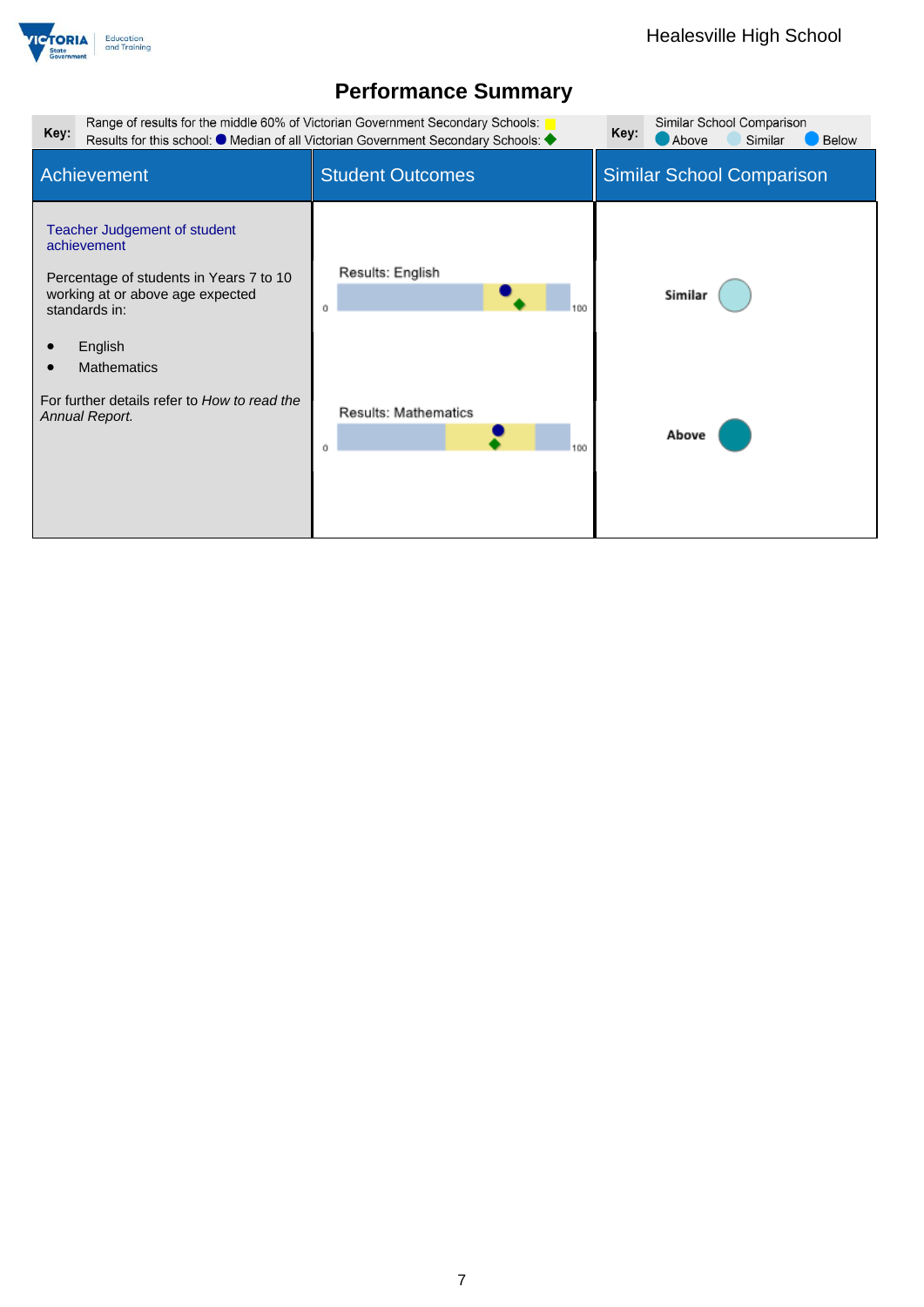



Range of results for the middle 60% of Victorian Government Secondary Schools: Key: Results for this school: ● Median of all Victorian Government Secondary Schools: ◆

Similar School Comparison Key: Above Similar Below  $\overline{\phantom{a}}$ 

| Achievement                                                                                                                                                                  | <b>Student Outcomes</b>                                                                                                                                          | <b>Similar School Comparison</b>                                                                     |
|------------------------------------------------------------------------------------------------------------------------------------------------------------------------------|------------------------------------------------------------------------------------------------------------------------------------------------------------------|------------------------------------------------------------------------------------------------------|
| <b>NAPLAN Year 7</b><br>The percentage of students in the top 3<br>bands of testing in NAPLAN at Year 7.<br>Year 7 assessments are reported on a<br>scale from Bands 4 - 9.  | Results: Reading<br>100<br>Results: Reading (4-year average)<br>100<br>Results: Numeracy<br>100<br>Results: Numeracy (4-year average)<br>100<br>$\Omega$         | Being the first year of secondary school,<br>Year 7 NAPLAN is not used for the School<br>Comparison. |
| <b>NAPLAN Year 9</b><br>The percentage of students in the top 3<br>bands of testing in NAPLAN at Year 9.<br>Year 9 assessments are reported on a<br>scale from Bands 5 - 10. | Results: Reading<br>100<br>0<br>Results: Reading (4-year average)<br>100<br>0<br>Results: Numeracy<br>100<br>0<br>Results: Numeracy (4-year average)<br>100<br>O | Below<br>Below                                                                                       |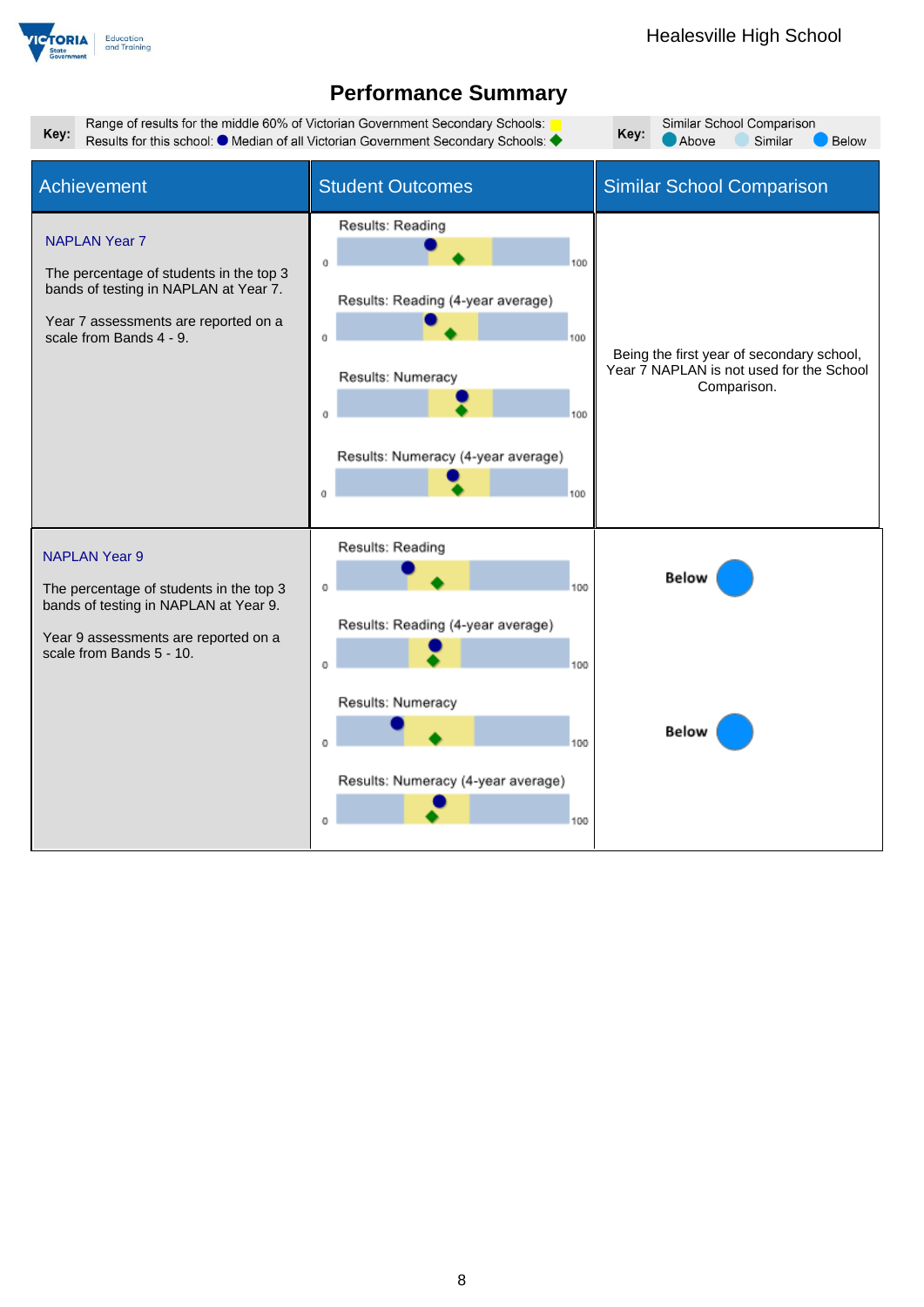



Victorian Certificate of Applied Learning (VCAL) credits satisfactorily completed in 2019: 77%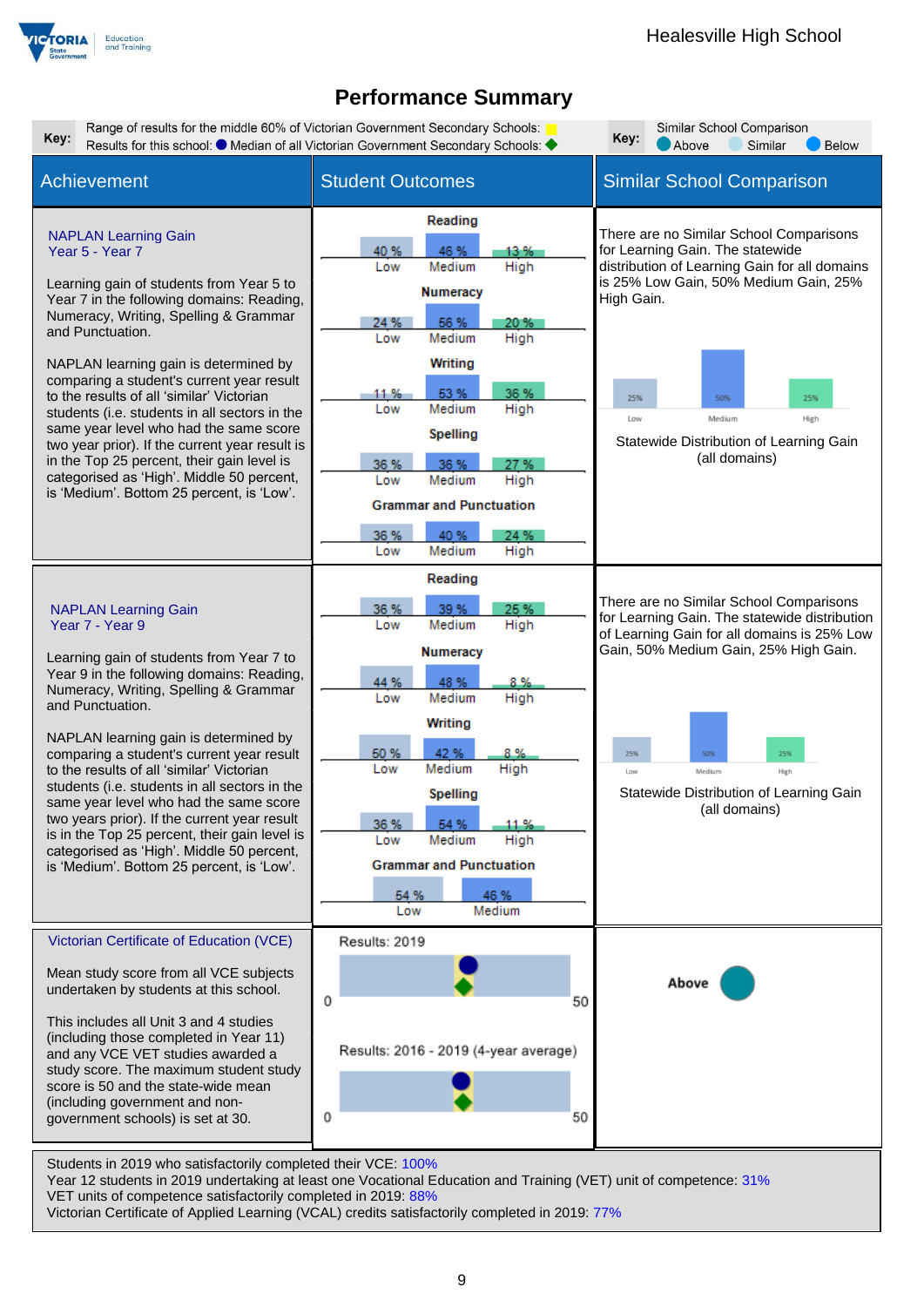

| Key:                                                                                                                                                                                                                                                                                                                                                                                                                                                                                                                                                                                                            | Range of results for the middle 60% of Victorian Government Secondary Schools:<br>Results for this school: ● Median of all Victorian Government Secondary Schools: ◆ |                                            |  |  |  |
|-----------------------------------------------------------------------------------------------------------------------------------------------------------------------------------------------------------------------------------------------------------------------------------------------------------------------------------------------------------------------------------------------------------------------------------------------------------------------------------------------------------------------------------------------------------------------------------------------------------------|----------------------------------------------------------------------------------------------------------------------------------------------------------------------|--------------------------------------------|--|--|--|
| Engagement                                                                                                                                                                                                                                                                                                                                                                                                                                                                                                                                                                                                      | <b>Student Outcomes</b>                                                                                                                                              | <b>Similar School Comparison</b>           |  |  |  |
| <b>Average Number of Student Absence</b><br><b>Days</b><br>Average days absent per full time<br>equivalent (FTE) student per year.<br>Common reasons for non-attendance<br>include illness and extended family<br>holidays.<br>Absence from school can impact on<br>students' learning<br><b>Similar School Comparison</b><br>A similar school comparison rating of<br>'Above' indicates this school records 'less'<br>absences than expected, relative to the<br>similar schools group with similar<br>characteristics. A rating of 'Below'<br>indicates this school records 'more'<br>absences than expected. | Results: 2019<br>0<br>50<br>Few absences <------> Many absences<br>Results: 2016 - 2019 (4-year average)<br>0<br>50<br>Few absences <------> Many absences           | Above                                      |  |  |  |
| Average 2019 attendance rate by year<br>level:                                                                                                                                                                                                                                                                                                                                                                                                                                                                                                                                                                  | Yr8<br><b>Yr10</b><br>Yr11<br>Yr12<br>Yr7<br>Yr9<br>92%<br>97 %<br>92 %<br>91 %<br>91 %<br>95 %                                                                      | Similar school comparison not<br>available |  |  |  |
| <b>Student Retention</b><br>Percentage of Year 7 students who<br>remain at the school through to Year 10.                                                                                                                                                                                                                                                                                                                                                                                                                                                                                                       | Results: 2019<br>o<br>Results: 2016 - 2019 (4-year average)<br>100<br>0                                                                                              | Below                                      |  |  |  |
| <b>Exit Destinations</b><br>Percentage of students from Years 10 to<br>12 going on to further studies or full-time<br>employment.<br>Note: This measure uses data from the<br>previous year. Data excludes exit<br>destinations recorded as 'Unknown'.                                                                                                                                                                                                                                                                                                                                                          | Results: 2019<br>Û<br>Results: 2016 - 2019 (4-year average)<br>0                                                                                                     | Below                                      |  |  |  |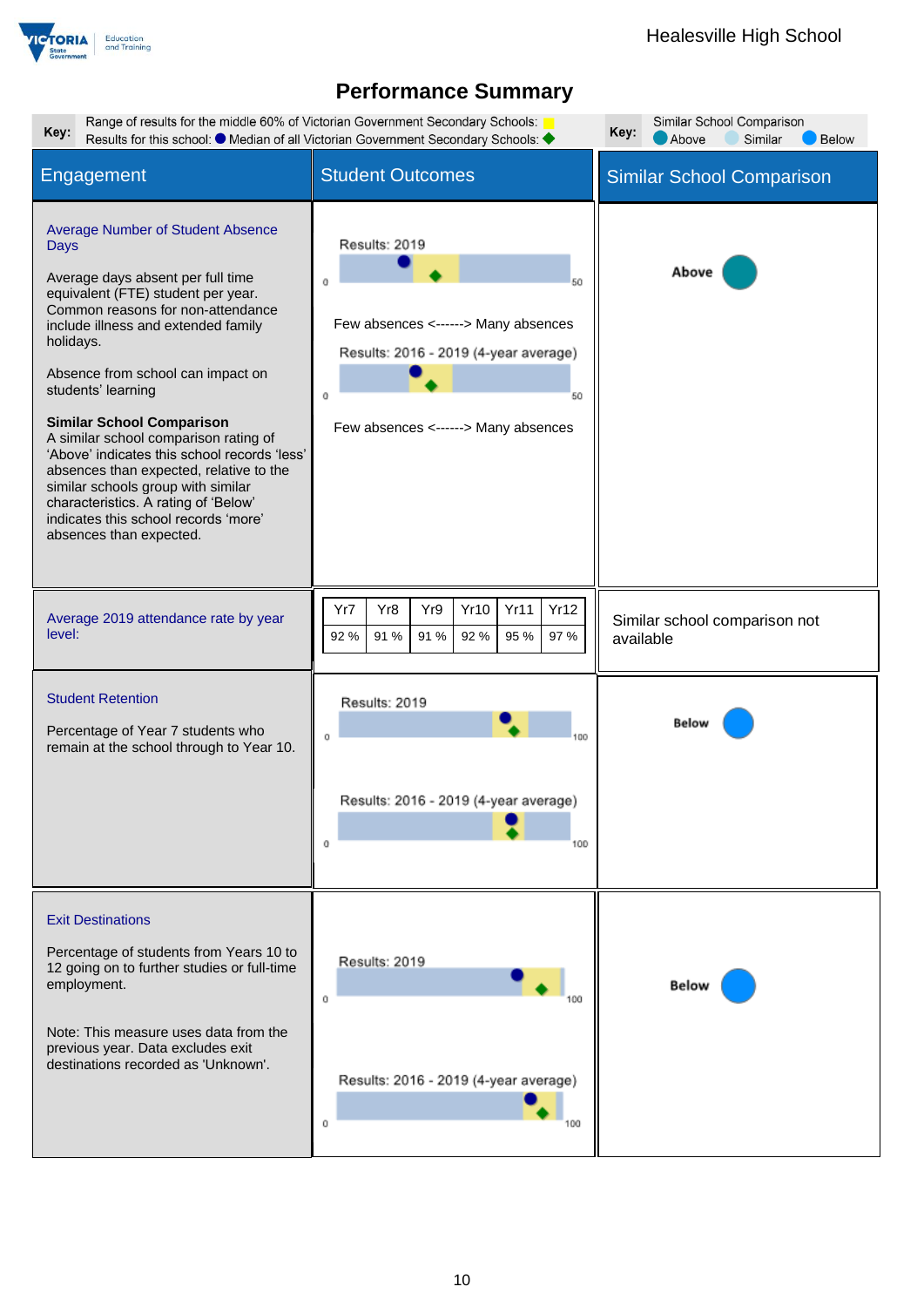

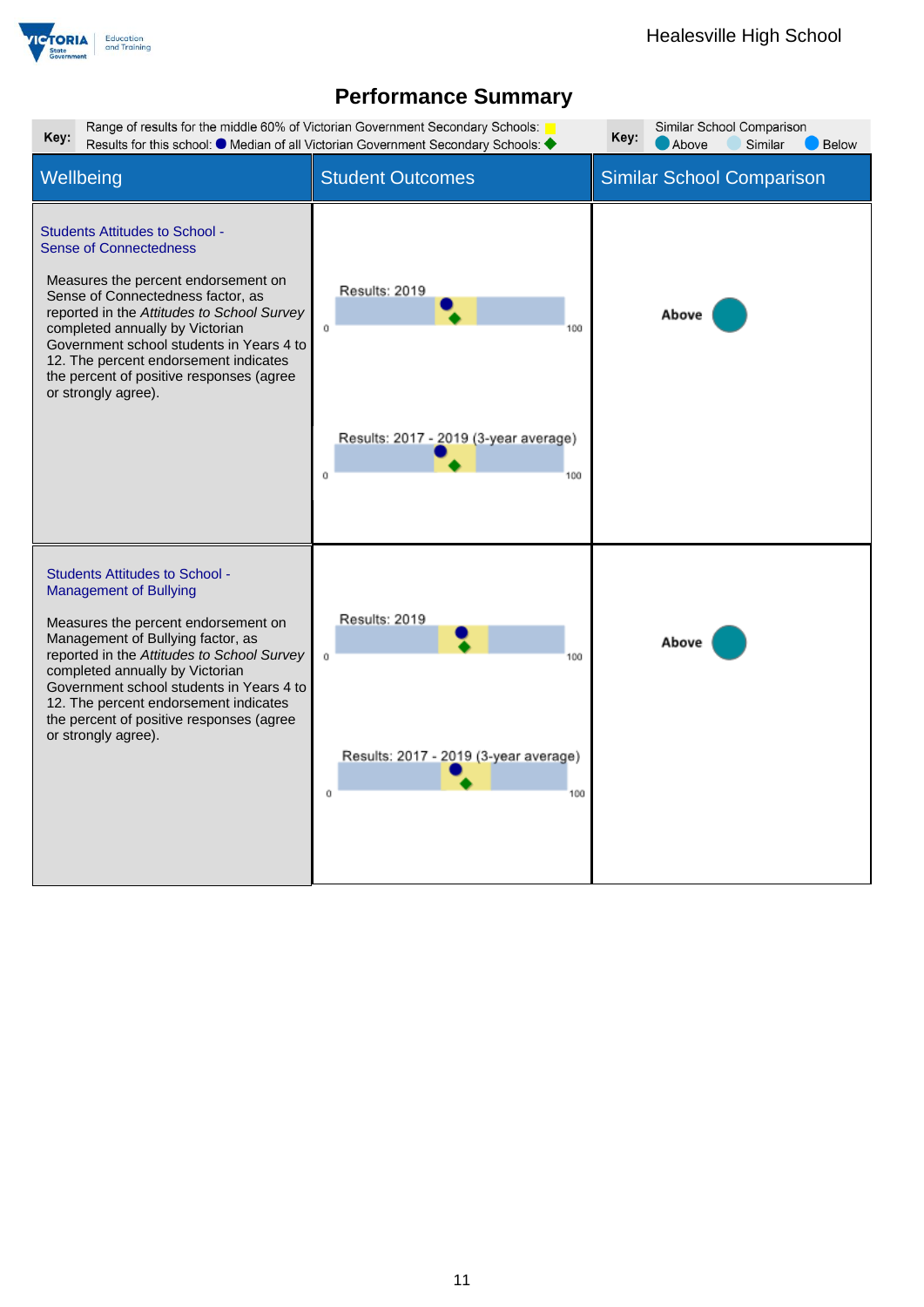

### **Financial Performance and Position**

*Commentary on the financial performance and position is included in the About Our School section at the start of this report*

| <b>Financial Performance - Operating Statement</b><br>Summary for the year ending 31 December, 2019 |               | Financial Position as at 31 December, 2019         |               |
|-----------------------------------------------------------------------------------------------------|---------------|----------------------------------------------------|---------------|
| <b>Revenue</b>                                                                                      | <b>Actual</b> | <b>Funds Available</b>                             | <b>Actual</b> |
| <b>Student Resource Package</b>                                                                     | \$4,986,620   | <b>High Yield Investment Account</b>               | \$1,729,768   |
| <b>Government Provided DET Grants</b>                                                               | \$951,442     | <b>Official Account</b>                            | \$257,876     |
| Government Grants Commonwealth                                                                      | \$1,868       | <b>Other Accounts</b>                              | \$152,916     |
| <b>Government Grants State</b>                                                                      | \$13,452      | <b>Total Funds Available</b>                       | \$2,140,561   |
| Revenue Other                                                                                       | \$165,987     |                                                    |               |
| <b>Locally Raised Funds</b>                                                                         | \$718,336     |                                                    |               |
| <b>Total Operating Revenue</b>                                                                      | \$6,837,704   |                                                    |               |
| Equity <sup>1</sup>                                                                                 |               |                                                    |               |
| Equity (Social Disadvantage)                                                                        | \$388,487     |                                                    |               |
| Equity (Catch Up)                                                                                   | \$40,697      |                                                    |               |
| <b>Equity Total</b>                                                                                 | \$429,184     |                                                    |               |
| <b>Expenditure</b>                                                                                  |               | <b>Financial Commitments</b>                       |               |
| Student Resource Package <sup>2</sup>                                                               | \$4,721,324   | <b>Operating Reserve</b>                           | \$219,508     |
| <b>Books &amp; Publications</b>                                                                     | \$1,555       | <b>Other Recurrent Expenditure</b>                 | \$65,976      |
| <b>Communication Costs</b>                                                                          | \$10,583      | <b>Provision Accounts</b>                          | \$40,000      |
| Consumables                                                                                         | \$114,565     | Funds Received in Advance                          | \$106,078     |
| Miscellaneous Expense <sup>3</sup>                                                                  | \$362,017     | <b>School Based Programs</b>                       | \$250,000     |
| <b>Professional Development</b>                                                                     | \$31,020      | <b>Beneficiary/Memorial Accounts</b>               | \$9,000       |
| <b>Property and Equipment Services</b>                                                              | \$525,793     | <b>Funds for Committees/Shared</b><br>Arrangements | \$50,000      |
| Salaries & Allowances <sup>4</sup>                                                                  | \$352,126     | Repayable to the Department                        | \$125,000     |
| Trading & Fundraising                                                                               | \$18,215      | Asset/Equipment Replacement < 12 months            | \$220,400     |
| <b>Travel &amp; Subsistence</b>                                                                     | \$1,459       | Capital - Buildings/Grounds < 12 months            | \$145,000     |
| <b>Utilities</b>                                                                                    | \$133,330     | Maintenance - Buildings/Grounds < 12<br>months     | \$614,727     |
|                                                                                                     |               | Asset/Equipment Replacement > 12 months            | \$54,200      |
|                                                                                                     |               | Capital - Buildings/Grounds > 12 months            | \$240,660     |
|                                                                                                     |               | <b>Total Financial Commitments</b>                 | \$2,140,549   |
| <b>Total Operating Expenditure</b>                                                                  | \$6,271,988   |                                                    |               |
| <b>Net Operating Surplus/-Deficit</b>                                                               | \$565,716     |                                                    |               |
| <b>Asset Acquisitions</b>                                                                           | \$253,365     |                                                    |               |

(1) The Equity funding reported above is a subset of overall revenue reported by the school

(2) Student Resource Package Expenditure figures are as of 26 February 2020 and are subject to change during the reconciliation process.

(3) Misc Expenses may include bank charges, health and personal development, administration charges, camp/excursion costs and taxation charges.

(4) Salaries and Allowances refers to school-level payroll.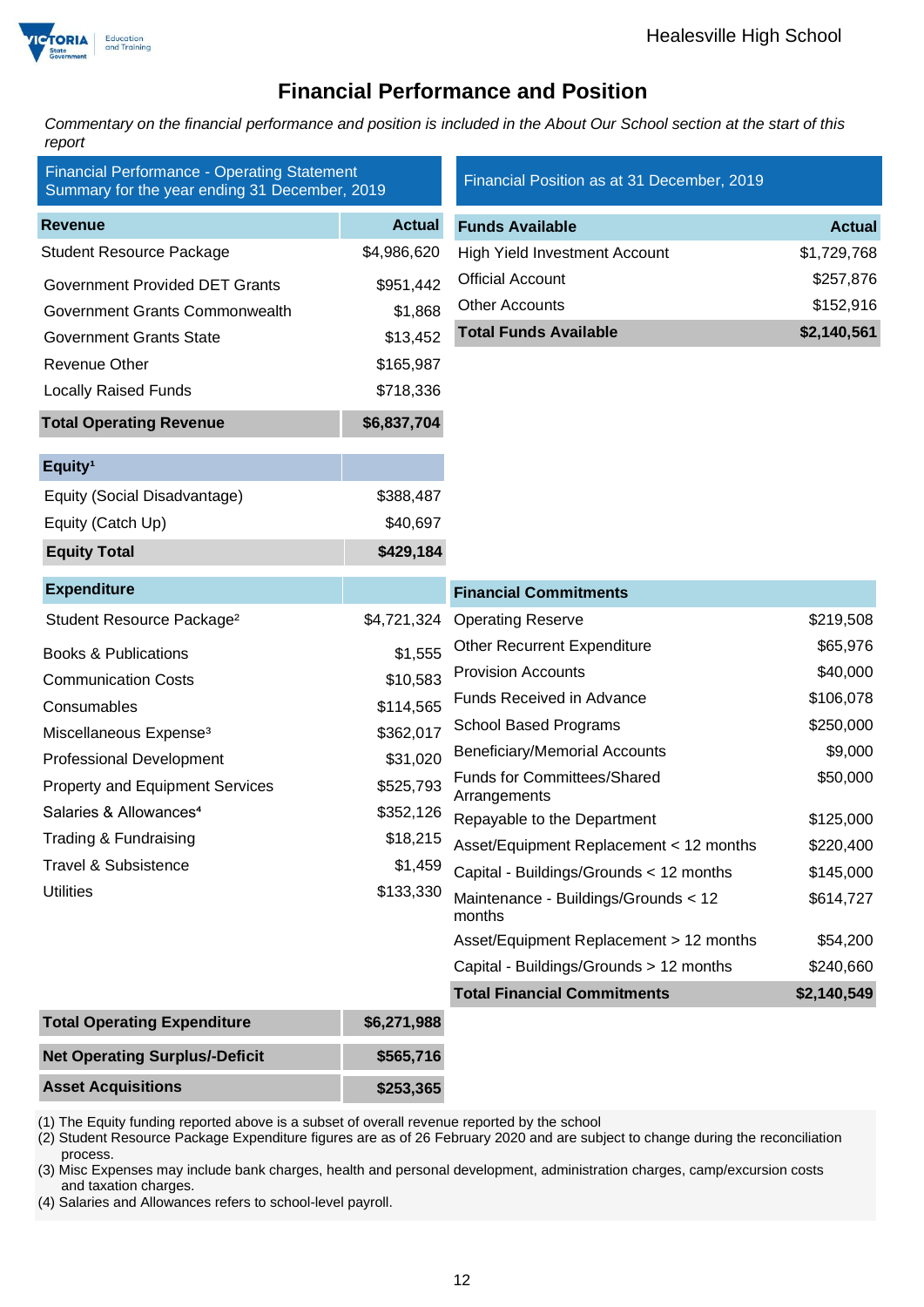

*All funds received from the Department, or raised by the school, have been expended, or committed to subsequent years, to support the achievement of educational outcomes and other operational needs of the school, consistent with Department policies, School Council approvals and the intent/purposes for which funding was provided or raised.*